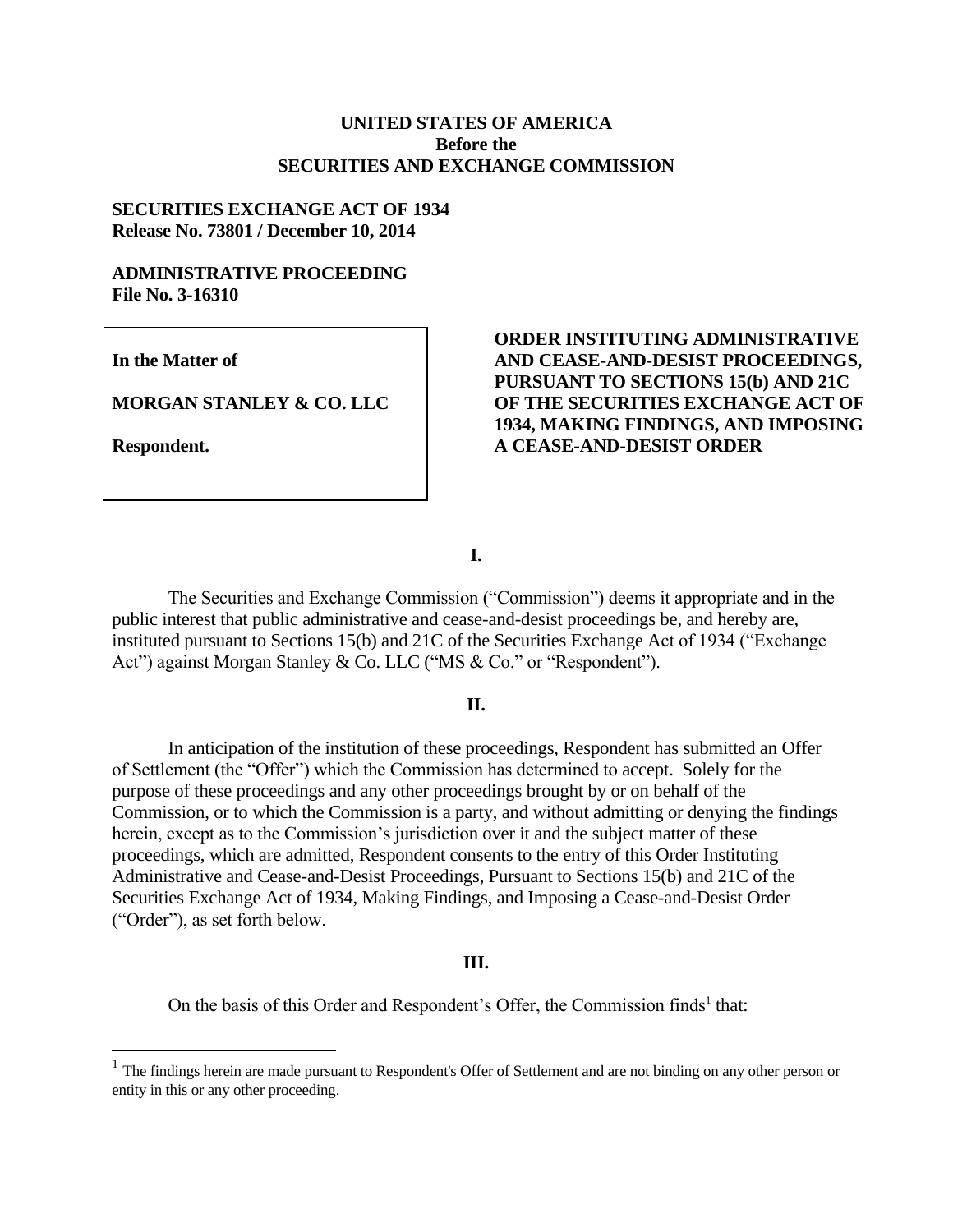### **Summary**

1. The subject of these proceedings is MS & Co.'s violation of Exchange Act Rule 15c3-5 ("Rule 15c3-5" or the "Market Access Rule"), which requires brokers or dealers to establish, document, and maintain a system of risk management controls and supervisory procedures reasonably designed to manage the financial, regulatory, and other risks associated with providing customers access to the markets. MS  $& Co.$  is a registered broker-dealer that offers its institutional customers direct market access through an electronic trading desk that is part of the firm's Institutional Equity Division (Morgan Stanley Electronic Trading, or "MSET").

2. One requirement of the Market Access Rule is that broker-dealers reasonably design controls and supervisory procedures to prevent the entry of orders that exceed pre-set aggregate credit thresholds for customers. The Commission adopted the Market Access Rule, in part, to require that brokers or dealers, as gatekeepers to the financial markets, "appropriately control the risks associated with market access, so as not to jeopardize their own financial condition, that of other market participants, the integrity of trading on the securities markets, and the stability of the financial system."<sup>2</sup> The requirement that a broker-dealer establish automated pre-trade aggregate credit thresholds is important because such limits "should protect brokerdealers providing market access, as well as their customers and other market participants, by blocking orders that do not comply with applicable risk management controls from being routed to a securities market."<sup>3</sup>

3. The events of October 25, 2012 revealed that MS & Co.'s controls and supervisory procedures were not reasonably designed to prevent the entry of orders that exceed pre-set aggregate credit thresholds for customers. On that day, MSET twice increased pre-set aggregate credit thresholds for its customer Rochdale Securities LLC ("Rochdale") (a registered brokerdealer that accessed MSET's platform on behalf of its own institutional customers), initially from \$200 million to \$500 million and subsequently from \$500 million to \$750 million, when it received a series of orders for approximately \$525 million of Apple, Inc. ("Apple") stock—an amount that would have exceeded Rochdale's threshold had it not been increased by MSET. Unbeknownst to MSET, David Miller ("Miller"), the registered representative at Rochdale with whom MSET personnel were interacting on October 25, 2012, was using these orders to commit fraud. A Rochdale customer purportedly instructed Miller to purchase 1,625 shares of Apple. Miller instead purchased 1,625,000 shares of Apple at a cost of almost \$1 billion, scheming to personally profit by sharing the anticipated proceeds with the customer if Apple's stock price increased. Miller falsely informed Rochdale that he was trading on behalf of a customer. Approximately 860,200 of the Apple shares Miller purchased were executed through MSET, and Miller falsely informed MSET that these trades were on behalf of a Rochdale customer. When Apple's stock price began dropping, and it became clear that the trades would not be profitable,

<sup>&</sup>lt;sup>2</sup> Risk Management Controls for Brokers or Dealers with Market Access, 75 Fed. Reg. 69792, 69792 (Nov. 15, 2010) (final rule release).

<sup>3</sup> *Id*. at 69801.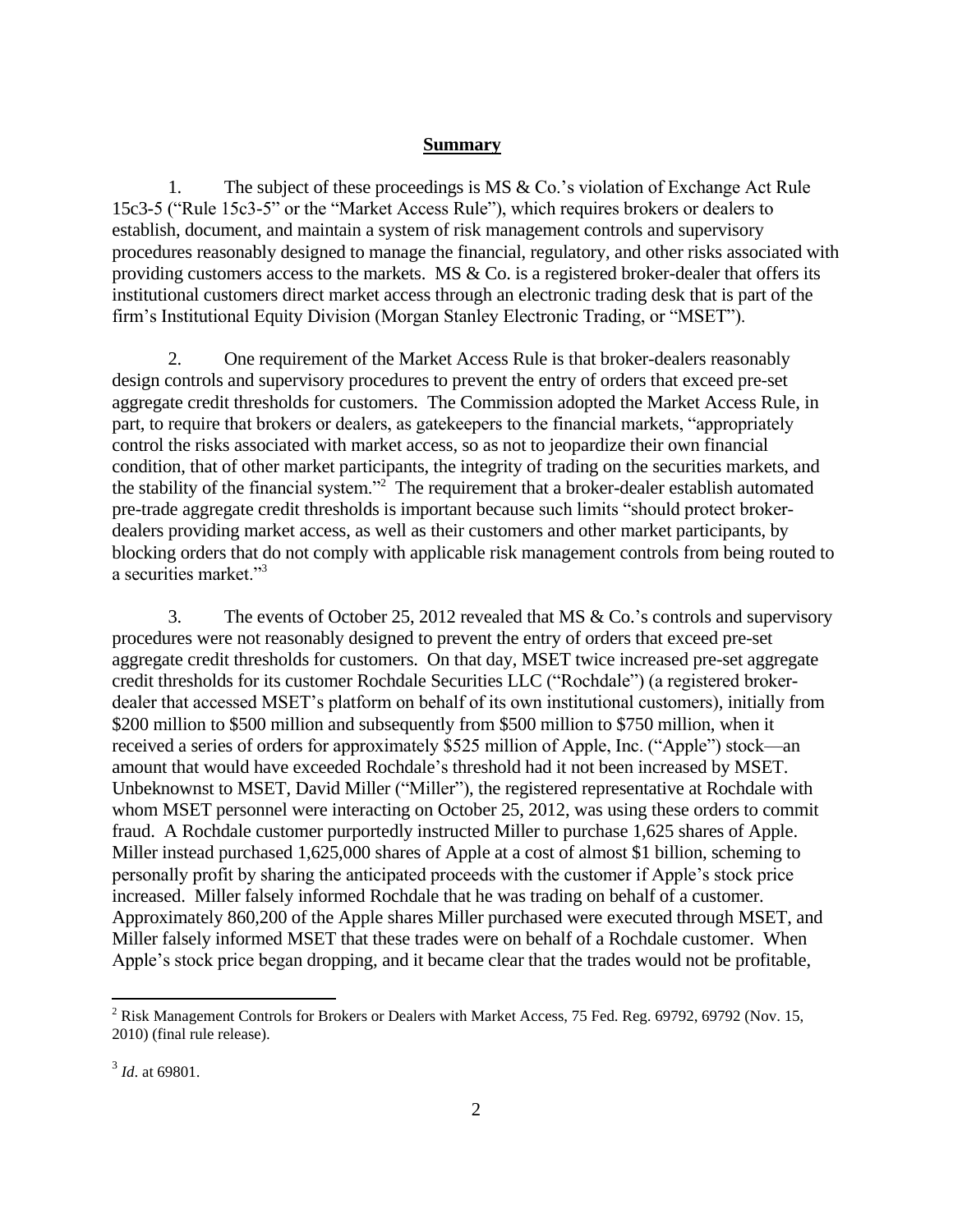Miller falsely claimed that he had made a mistake, leaving Rochdale holding the unauthorized purchase and suffering a loss of approximately \$5.3 million.<sup>4</sup>

4. As explained when the Commission adopted the Market Access Rule, a brokerdealer should make determinations of appropriate credit thresholds for each customer for which it provides market access "based on appropriate due diligence as to the customer's business, financial condition, trading patterns, and other matters, and document that decision. In addition, the Commission expects the broker-dealer will monitor on an ongoing basis whether the credit thresholds remain appropriate, and promptly make adjustments to them, and its controls and procedures, as warranted."<sup>5</sup>

5. Beginning in November 2011 and continuing through at least October 25, 2012 (the date on which MS & Co. twice increased aggregate credit thresholds for Rochdale), MS & Co.'s system of risk management controls and supervisory procedures was not reasonably designed to manage the risks associated with the market access it provided and, as a result, MS & Co. violated the Market Access Rule. In particular, MS & Co. did not have reasonably designed controls and supervisory procedures because those controls and procedures, as reflected in MS & Co.'s Rule 15c3-5 written supervisory procedures ("WSPs"), did not reasonably guide MSET personnel in determining whether to modify the customer credit thresholds that are required under Rule 15c3- 5(c)(1)(i), including in situations in which personnel were confronted with a customer order to purchase equity securities in an amount that exceeded the threshold. As a result of these inadequate controls and procedures, MS & Co. twice increased Rochdale's aggregate credit threshold on October 25, 2012 without appropriate due diligence to ensure that the credit increases were warranted.

## **Respondent**

6. Morgan Stanley & Co. LLC ("MS & Co.") is a U.S.-based broker-dealer and a wholly-owned subsidiary of Morgan Stanley. MS & Co. is registered with the Commission pursuant to Section 15 of the Exchange Act and is a Financial Industry Regulatory Authority member. MS & Co. has its principal business operations in New York, New York. Morgan Stanley Electronic Trading ("MSET") is a trading desk within MS & Co.'s Institutional Equity Division that offers its customers direct market access.

#### **MS & Co.'s Rule 15c3-5 Written Supervisory Procedures and Controls**

7. MS & Co.'s Rule 15c3-5 WSPs from approximately November 2011 until at least October 25, 2012 required the firm to establish pre-trade single order thresholds and aggregate credit thresholds for new MSET customer accounts. Single order thresholds included trading limits established for new customers based on the maximum order size that a customer may submit in a

<sup>4</sup> Miller was charged both civilly and criminally for his actions. *See SEC v. David Miller*, Case No. 3:13-cv-00522- JBA (D. Conn.), Litigation Rel. No. 22671 (April 15, 2013) and *United States v. David Miller,* No. 3:13-cr-00075 (D. Conn.), Litigation Rel. No. 22872 (Nov. 21, 2013). On November 19, 2013, Miller was sentenced to 30 months' imprisonment, followed by three years of supervised release.

 $<sup>5</sup>$  75 Fed. Reg. at 69802.</sup>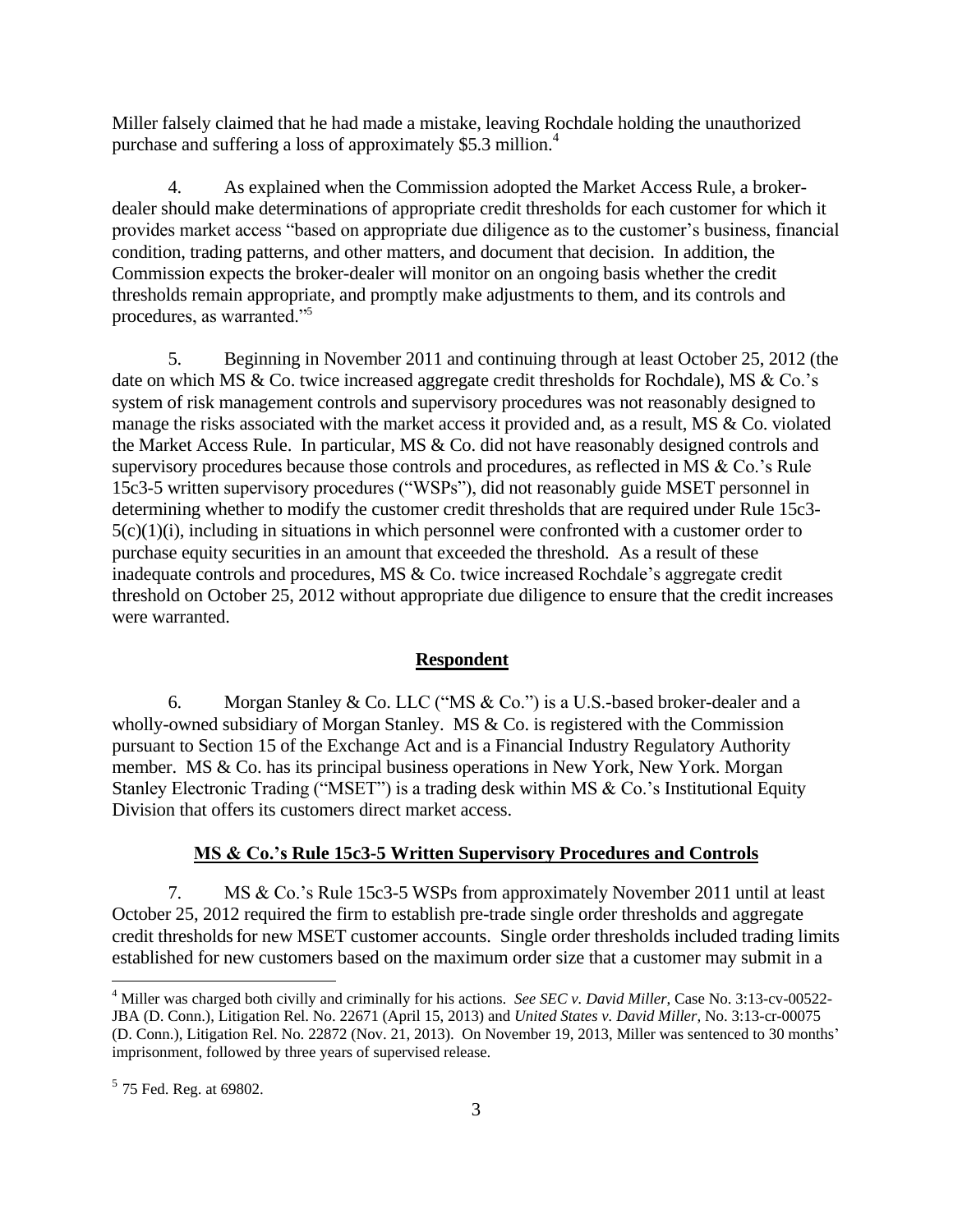single order, set at both a share level (total number of shares that a customer may submit in a single order) and "notional dollar" level (the maximum dollar size of a single order defined as share price multiplied by share quantity). Aggregate credit thresholds were daily trading limits for a customer based on parameters including: (a) total number of shares traded during a day; (b) notional net value of trades during a day (purchases less sales); and (c) notional gross value of trades during a day (purchases plus sales).

8. Single order thresholds were configured as either "hard" or "soft" in Client Flow Manager ("CFM"), MSET's risk management proprietary software which launched automatically on the computers of all MSET client coverage personnel each morning. Hard thresholds in CFM rejected a customer order outright if the order exceeded the single order pre-set threshold. Soft thresholds in CFM held a customer order from being routed to the market by generating an alert to the account representative who could either release the order to the market or reject the order back to the customer. MSET determined whether to set single order thresholds as soft or hard (or a combination of both). Aggregate credit thresholds were always configured as hard in CFM. As such, orders whose parameters exceeded the aggregate credit thresholds could not be released to the market without modification of the threshold.

9. MS & Co.'s WSPs required it to document the hard thresholds, including both hard single order thresholds and the hard aggregate credit thresholds established pursuant to Rule 15c3- 5. These hard thresholds could be modified (e.g., increased) subject to supervisory approval. MS & Co.'s WSPs also required the approval and the reason for the modification to be documented. The process in practice occurred as follows: (i) an MSET account representative (typically in direct contact with a customer) would request that a desk supervisor sitting nearby enter an increase to the customer's hard threshold; (ii) that desk supervisor would then enter the threshold change in MSET's system along with a reason for the change (choosing from a drop-down menu in MSET's computer system without further annotation or explanation); and (iii) a separate desk supervisor would then confirm the threshold change in the system in order for it to take effect. A number of MSET supervisors were authorized to enter and/or confirm requests to increase hard thresholds.

10. During the relevant period, MS & Co.'s WSPs did not contain guidance or criteria on what factors to consider, if any, when evaluating whether to modify a customer's single order threshold or aggregate credit threshold.

11. During the relevant period, the most common documented reason for increasing a customer's aggregate credit threshold was "trading style," which was one of several choices in the drop-down menu. According to relevant MSET personnel, "trading style" was a general term encompassing the manner in which a customer was trading on a particular day.

## **The October 25, 2012 Event and Aftermath**

12. When Rochdale, a registered broker-dealer, first became an MSET customer in mid-2009, MSET placed Rochdale into a non-customized "starter bucket" with a \$200 million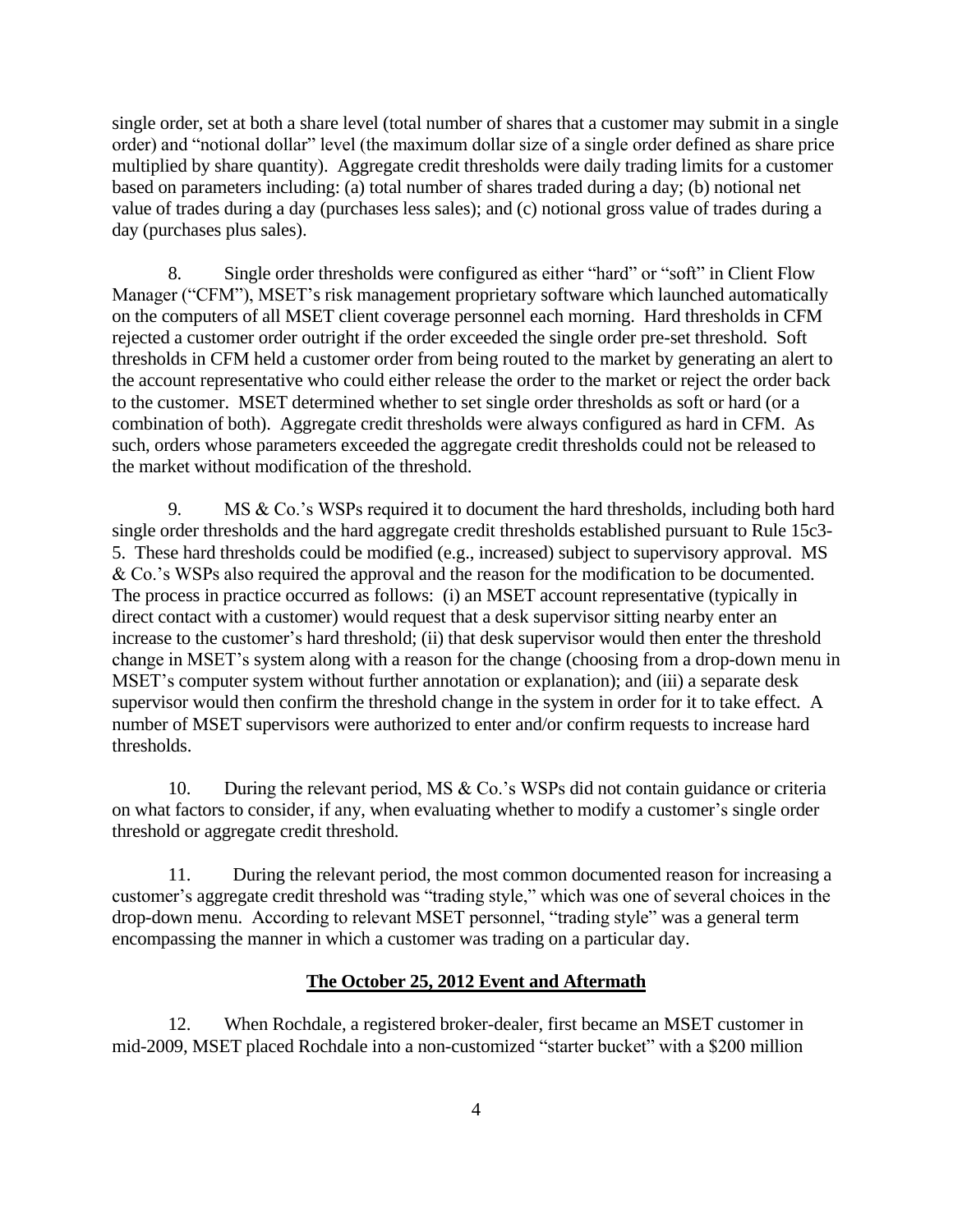aggregate credit threshold. At that time, MS & Co.'s WSPs did not contain guidelines, criteria, or other qualifications to use when determining initial aggregate credit thresholds for a customer.

13. On October 25, 2012, the day of an Apple earnings announcement, Miller, a registered representative at Rochdale, entered a series of purchase orders in Rochdale's internal entry system totaling 1,625,000 shares of Apple at a cost of almost \$1 billion. Ultimately, approximately 860,200 of the Apple shares purchased by Miller were executed by MSET for an aggregate value of approximately \$525 million.

14. At the time, Rochdale was subject to the \$200 million aggregate credit threshold. To accommodate Miller's orders, MSET twice raised Rochdale's aggregate credit threshold concerning the maximum notional net value Rochdale could trade—first from \$200 million to \$500 million at approximately 12:39 p.m. and then from \$500 million to \$750 million at approximately  $3:23$  p.m.<sup>6</sup> Both increases occurred after brief conversations between the MSET account representative, who was in direct communication with Miller by instant message, and an MSET desk supervisor sitting near the account representative who entered (or directed a colleague to enter) the increase. Miller did not know that Rochdale's aggregate credit thresholds were being approached (and he did not seek the increases); rather, the MSET account representative requested the increases of her supervisor upon determining that Miller's order flow would exceed the existing threshold and upon confirming with Miller that the orders were not erroneously entered. MSET did not inform Miller (or anyone else at Rochdale) that MSET was increasing Rochdale's aggregate credit threshold. MS & Co.'s WSPs contained no criteria or guidance for MSET personnel to consider in deciding whether to modify Rochdale's aggregate credit threshold. As a result, MSET personnel twice increased Rochdale's aggregate credit threshold without appropriate due diligence to ensure that the credit increases were warranted.

15. Miller's Apple trades through MSET also generated 20 single order "soft" threshold alerts between 10:59 a.m. and 3:50 p.m. that day. (Nineteen single orders were above Rochdale's \$10,000,000 single order threshold and one single order contained an erroneous price entry.) MSET personnel allowed all 20 orders to be sent to the market within seconds of receiving each alert (e.g., the alert received at approximately 11:22:53 a.m. was released at approximately 11:23:02 a.m.).<sup>7</sup> MS & Co.'s WSPs contained no criteria or guidance for MSET account representatives to consider in deciding whether to release single order soft threshold alerts.

<sup>&</sup>lt;sup>6</sup> MSET previously modified Rochdale's aggregate credit threshold on various dates before October 25, 2012: February 22, 2010, February 4, 2011, August 30, 2011, April 2, 2012, and April 3, 2012. The largest aggregate credit threshold increase during this period was April 2, 2012, when MSET increased Rochdale's net threshold from \$200 million to \$500 million (and then back to \$200 million on April 3). MS & Co. produced no documentation of any refusal by MSET to raise the aggregate credit threshold when confronted with a customer order to purchase equity securities in an amount that exceeded the threshold.

<sup>&</sup>lt;sup>7</sup> MSET previously modified Rochdale's single order threshold on six dates during 2009 and 2010. For example, on August 4, 2010, MSET increased Rochdale's single order threshold from \$10 million to \$25 million, and on December 9 and 10, 2010, from \$40 million to \$50 million. MSET typically coded these single order threshold increases as "due to increased client trading volume."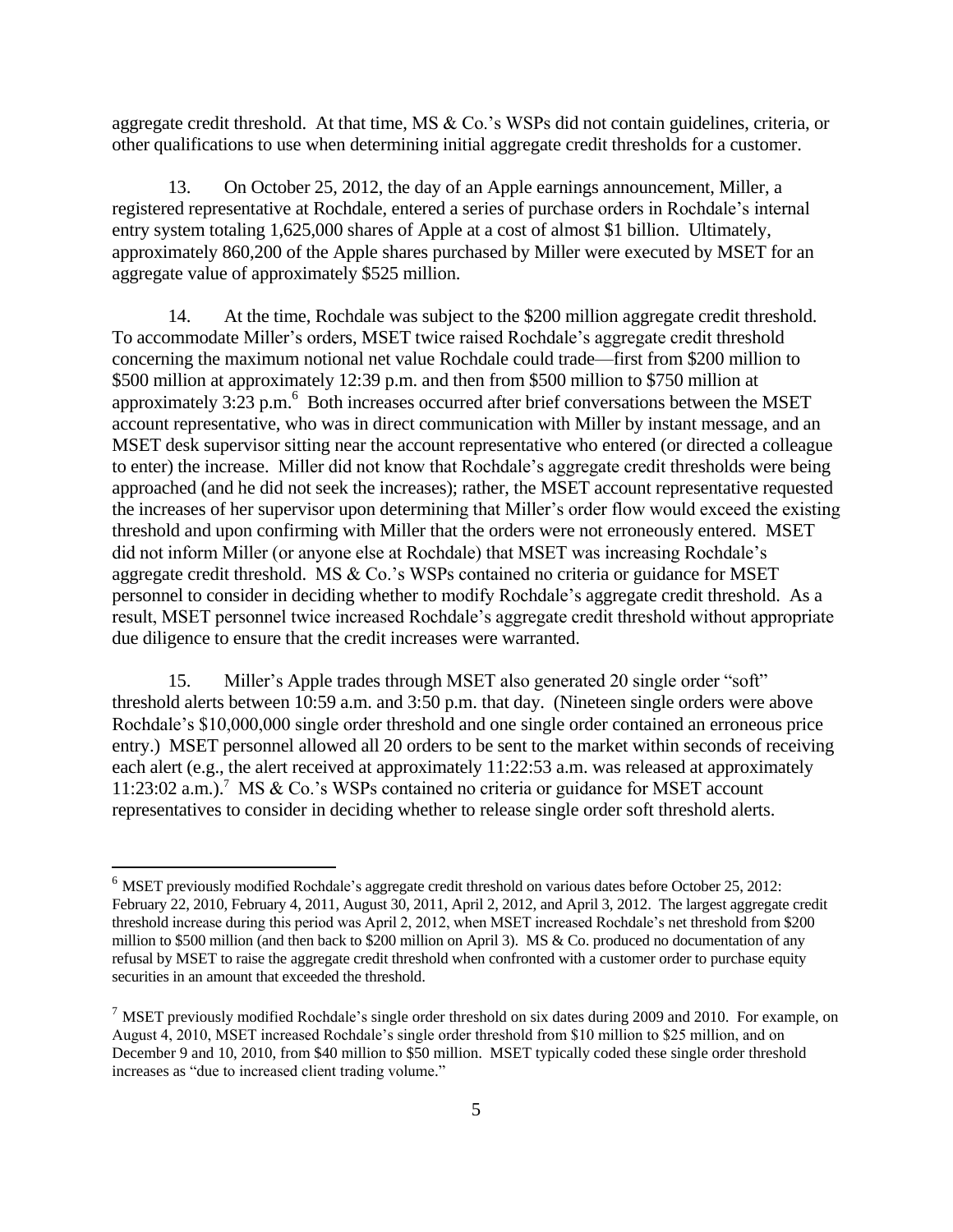16. Neither the initial increase to Rochdale's aggregate credit threshold (from \$200 million to \$500 million) nor the numerous prior single order soft threshold alerts were considered by MSET personnel in connection with the second decision to increase Rochdale's aggregate credit threshold. Moreover, MSET's documented reason for increasing Rochdale's aggregate credit threshold on both occasions was "trading style," which was one of several choices in the dropdown menu. One MSET supervisor who confirmed Rochdale's aggregate credit threshold increases incorrectly believed MSET's credit thresholds were in place primarily to prevent against erroneous orders ("fat finger" errors).

17. Unbeknownst to MSET, the Rochdale customer on whose behalf Miller was purchasing Apple had purportedly authorized Miller to purchase only 1,625 shares. Miller's order for many multiples of what was written in Rochdale's customer order was in fact part of a fraudulent scheme to personally profit by sharing the anticipated proceeds with the customer if Apple's stock price increased following the earnings announcement. When Apple's stock price began dropping later that day, and it became clear that the trades would not be profitable, Miller falsely claimed that he had made a mistake.

18. As a result of Miller's actions, Rochdale purchased 1,625,000 shares of Apple. Rochdale promptly traded out of the position, but, as a result of the decrease in stock price, suffered a loss of approximately \$5.3 million by the following day. Regulatory net capital requirements prohibited Rochdale from continuing to trade securities, and Rochdale ceased all business operations in approximately February 2013.

#### **VIOLATIONS**

19. Section 15(c)(3) of the Exchange Act, among other things, prohibits a broker or dealer from effecting any securities transaction in contravention of the rules and regulations the Commission prescribes as necessary or appropriate in the public interest, or for the protection of investors, to provide safeguards with respect to the financial responsibility and related practices of brokers or dealers. MS & Co. violated this Section through its violations, described below, of a rule promulgated by the Commission thereunder.

20. Subsection  $(c)(1)(i)$  of Rule 15c3-5 requires that a broker or dealer's risk management controls and supervisory procedures shall be reasonably designed to prevent the entry of orders that exceed appropriate pre-set credit thresholds in the aggregate for each customer. The adopting release for the Market Access Rule explained that credit thresholds would be "based on appropriate due diligence as to the customer's business, financial condition, trading patterns, and other matters," that decisions on credit thresholds would be documented, and that "the Commission expects the broker-dealer will monitor on an ongoing basis whether the credit thresholds remain appropriate, and promptly make adjustments to them, and its controls and procedures, as warranted."<sup>8</sup> MS & Co.'s controls and procedures, as reflected in its WSPs, were not reasonably designed to prevent the entry of orders that exceed pre-set aggregate credit thresholds for customers because they did not reasonably guide decisions regarding possible modifications of

<sup>&</sup>lt;sup>8</sup> 75 Fed. Reg. at 69802.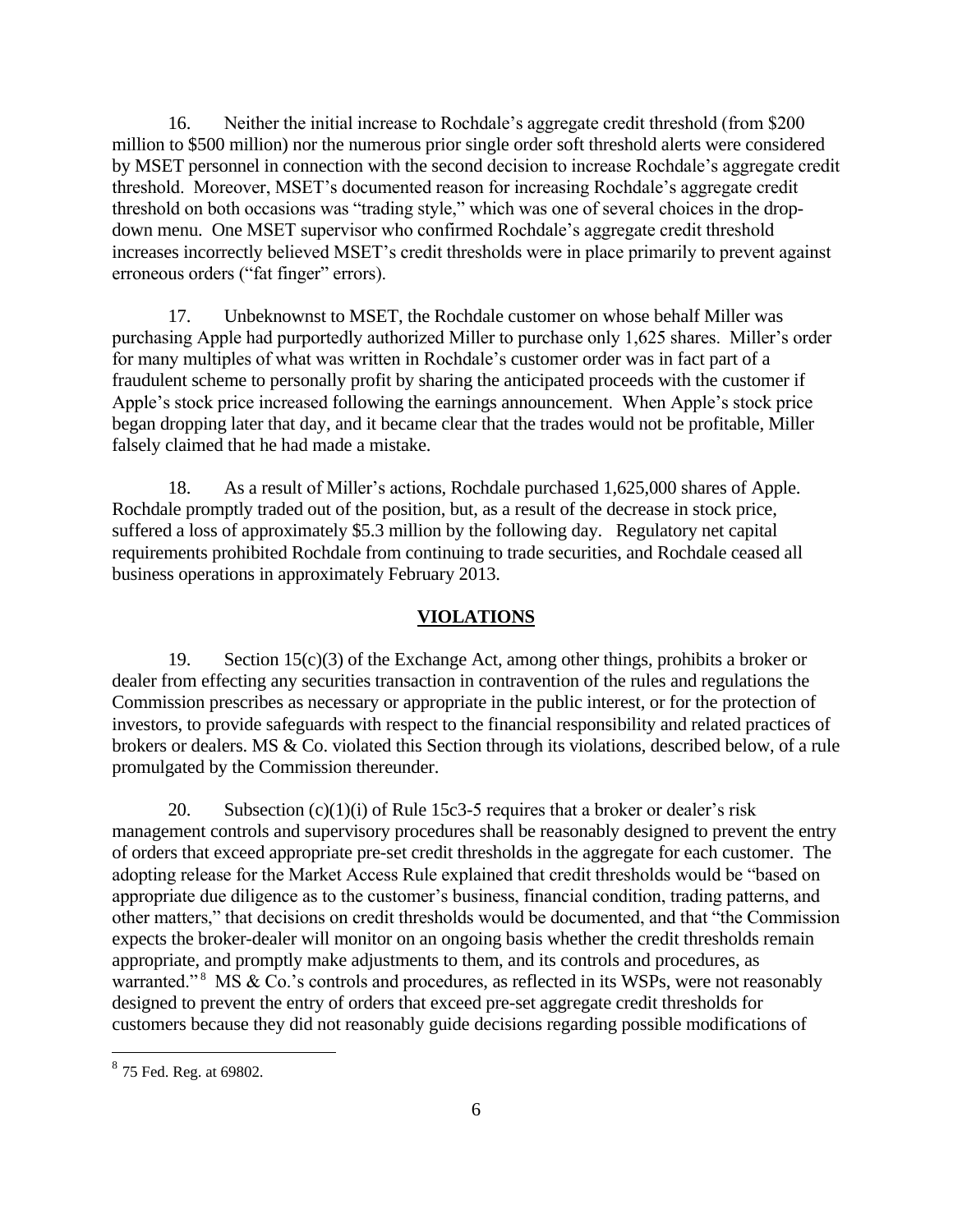customer aggregate credit thresholds. As a result, MS & Co. twice increased Rochdale's aggregate credit threshold without appropriate due diligence to ensure that the credit increases were warranted.

21. Based on the foregoing, the Commission finds that MS  $&$  Co. willfully<sup>9</sup> violated Section 15(c)(3) of the Exchange Act and Rule 15c3-5 thereunder.

# **REMEDIAL EFFORTS**

22. In determining to accept the Offer, the Commission considered remedial acts promptly undertaken by Respondent and cooperation afforded the Commission staff.

### **IV.**

In view of the foregoing, the Commission deems it appropriate, in the public interest*,* and for the protection of investors to impose the sanctions agreed to in Respondent MS & Co.'s Offer.

Accordingly, pursuant to Sections 15(b) and 21C of the Exchange Act, it is hereby ORDERED that:

A. Respondent MS & Co. cease and desist from committing or causing any violations and any future violations of Section 15(c)(3) of the Exchange Act and Rule 15c3-5 thereunder.

B. Respondent MS & Co. is censured.

 $\overline{a}$ 

C. Pursuant to Section 21B(a)(1) and (2) of the Exchange Act, Respondent MS  $& Co.$ shall, within 10 days of the entry of this Order, pay a civil money penalty in the amount of \$4,000,000 to the Securities and Exchange Commission. If timely payment is not made, additional interest shall accrue pursuant to 31 U.S.C. § 3717. Such payment must be made in one of the following ways: (1) Respondent MS & Co. may transmit payment electronically to the Commission, which will provide detailed ACH transfer/Fedwire instructions upon request; (2) Respondent MS & Co. may make direct payment from a bank account via Pay.gov through the SEC website at http://www.sec.gov/about/offices/ofm.htm; or (3) Respondent may pay by certified check, bank cashier's check, or United States postal money order, made payable to the Securities and Exchange Commission and hand-delivered or mailed to:

 $9<sup>9</sup>$  A willful violation of the securities laws means merely "that the person charged with the duty knows what he is doing.'" *Wonsover v. SEC*, 205 F.3d 408, 414 (D.C. Cir. 2000) (quoting *Hughes v. SEC*, 174 F.2d 969, 977 (D.C. Cir. 1949)). There is no requirement that the actor "'also be aware that he is violating one of the Rules or Acts.'" *Id*. (quoting *Gearhart & Otis, Inc. v. SEC*, 348 F.2d 798, 803 (D.C. Cir. 1965)).